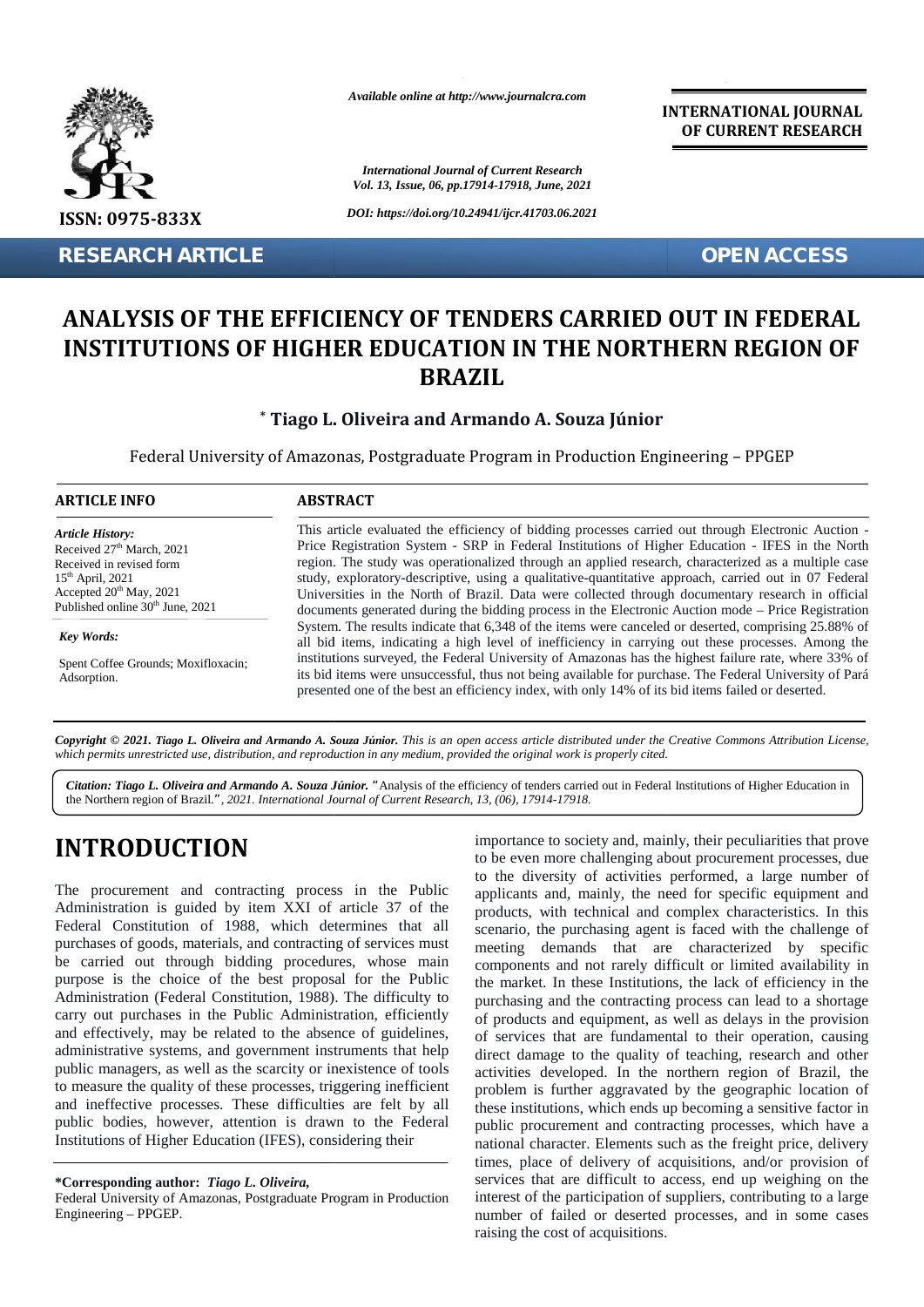For these IFES, which are autarchies linked to the Federal Government, the Electronic Auction modality, in electronic form, should preferably be used, in compliance with the caput of Article 4, and it's § 1 of Decree 5.450/2005, which determines the obligation of the auction modality for the acquisition of common goods and services, and preferably the use in its electronic form, except for some situations of proven unfeasibility, upon justification of the competent authority (Decree 5450, 2005). Attention is also drawn to the use of the Price Registration System, which is a set of procedures, with a view to possible future contracts, and should be adopted whenever possible, in compliance with Art. 15, inc. II, of Law No. 8,666/93 (Law 8,666, 1993). Given the situations listed, it is essential in the public procurement sector to identify elements that favor the improvement in carrying out these processes, considering the various factors involved, such as legislation and legal procedures, complexity and diversity of objects, regional reality, little training of the agents involved.

In this context, the guiding question of this research project is: What is the efficiency of bids for acquisitions carried out through Electronic Auction - Price Registration System (SRP) in Federal Institutions of Higher Education (IFES) in Northern Brazil?

The purpose of this article is to evaluate the efficiency of bidding processes carried out through SRP Electronic Auctions in IFES in Northern Brazil. In compliance with the Federal Constitution in art. 37, item XXI, all government spheres are required to use bidding procedures, whose main purpose is to choose the best proposal to contract with the Public Administration (Buriti et al., 2018; Nüske et al., 2017 ; Pontes & Xavier, 2018). Bidding is the administrative procedure by which a public entity, in the performance of its administrative function, enables all interested parties, who meet the rules established in the summoning instrument, to present proposals among which, it will accept the most advantageous for its hiring (Di Pietro, 2019; Meirelles, 2018). Law No. 8.666/93 is the legal instrument that defines the formal procedures, as well as the applicable bidding modalities, to promote competitiveness and achieve the most advantageous proposal for Public Administration (Santos, 2019). Article 3 of Law No. 8,666/93 lists the purposes of the bidding procedure: the selection of the most advantageous proposal in compliance with the parameters of the summoning instrument, equality between the participants, and the promotion of sustainable national development, which the public administrator must, within reach of these purposes, respect the guiding principles of the bidding (Costa & Massuqeto, 2014; Reis & Backes, 2017).

Art. 22 of Law 8666/93 establishes 5 bidding modalities: competition, price taking, invitation, tender, and auction, with two more modalities being subsequently created: Differentiated Contracting Regime (RDC), through Law No. 10,462/11, and the Auction, through Law No. 10.520/02. The auction is the modality that offers wide freedom of participation for the competition, to classify and qualify the participant with the proposal of the lowest price for the acquisition of common goods and services, whatever the estimated value of the contract (Di Pietro, 2019; Palavéri, 2005; Pontes & Xavier, 2018). This modality can be performed in electronic form, by electronic means of communication at a distance, such as an internet; and in person, in which all bidders will meet in person in a public session, in the presence of the auctioneer and his support team, for the delivery,

opening, analysis and judgment (including verbal bids) of the commercial proposals, and subsequent qualification of the winner (Nüske et al., 2017; Oliveira, 2007; Palavéri, 2005). The Electronic Auction brought more speed about the external phase of the bids, due to the simplification of the process, enabling the reduction of time spent for contracting, expansion of competition at the national level, security and transparency in operations (Almeida & Sano, 2018; Faria et al., 2010; Nüske et al., 2017; Oliveira, 2007). The modalities of bidding, auction and competition shall be processed, whenever possible, through the Price Registration System (SRP), which consists of a set of formal price registration procedures aimed at the acquisition of goods and services for future contracts , which can be better understood as a grouping of mechanisms for the formal registration of prices for future acquisitions (Santos, 2019; Silva et al., 2016). Efficiency and effectiveness are concepts that serve to assess the performance of any organization (Guzmán, 2003; Pinto & Coronel, 2017). Efficiency is related to the best use of resources to achieve an objective, that is, in the case of Public Organizations, the best possible use of public resources in meeting society's needs (Alcantara, 2009; Santos & Rodrigues, 2018). Peña (2008) corroborates by stating that efficiency is the ability to carry out operations, minimizing the use of inputs, to optimize resources, thus being related to the means used. Assessing efficiency becomes difficult in public services, as most activities do not allow for a direct and objective assessment of results, as they operate in open and complex systems (Alcantara, 2009).

Efficient management in the public sector means achieving results, to meet the demands, collective interests and expectations of citizens or organizations that make up society, some examples of indicators for the dimensions of performance, highlighting the areas visited that make up the support processes, are: Budget and Finance, Information Technology, General Services, Purchasing and Contracts, Strategy and Monitoring and Evaluation (Ministry of Planning, 2009).

# **METHODS**

This article evaluated the efficiency of the bidding processes carried out in the IFES in the northern region of Brazil, through an applied research, as it proposes the immediate use of the results or the verification of theoretical data in practice, generating knowledge, involving truths and local interests for solving specific cases (Chizzotti, 2018; Gerhardt & Silveira, 2009; Paranhos & Rodolpho, 2014). Its concern is focused on the immediate application in a circumstantial reality (Gil, 2019). As for the objectives, it is an exploratory-descriptive research, as it details a phenomenon, seeking qualitative and/or quantitative information that increases the researcher's familiarity with the object under study (Marconi & Lakatos,  $2017$ ). Its approach is qualitative - quantitative, considering that the conclusions of a quantitative survey will be used to develop the stage of understanding the phenomenon, the qualitative. Quantitative research generates data in the form of numbers, often presented positively, as being reliable and accurate, probably because of their association with science, while qualitative research generates what is called "rich" or "deep" data", usually in text form (Gray, 2012). The quantitative characteristic of this research refers to the search for numerical identification of the quantities and frequency of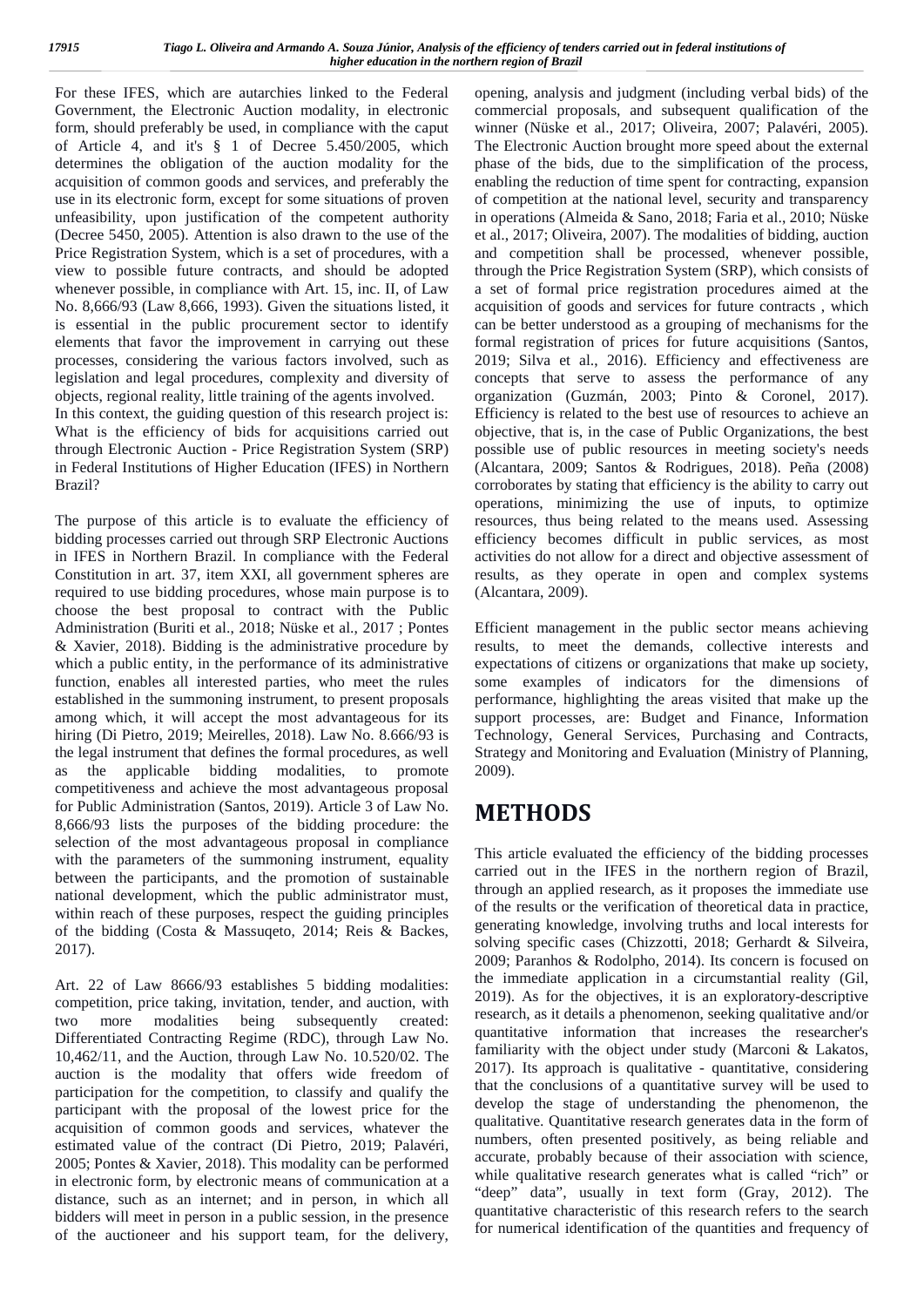the phenomenon that occurred, bidding items, by category, in the Electronic Auction mode - SRP, in the years 2017, 2018 and 2019, of the Federal Universities of the northern region using statistical techniques both in data collection and in the treatment of these data. Its qualitative approach is evidenced in the sub-process of analyzing the data in depth, through documentary research, looking for possible factors that corroborate the understanding of these events. A multiple case study was carried out, Yin (2015) states that this is a strategy that seeks to investigate a contemporary phenomenon within its real-life context, it is a means to investigate an empirical topic, it is a comprehensive method , with the logic of planning, collecting and analyzing data, which can be a single case study or a multiple case study. All data were collected through documentary research, considering that the use of documents in research should be appreciated and valued, and the wealth of information that can be extracted and retrieved from them justifies their use in various areas, allowing for greater understanding of objects whose understanding requires historical and sociocultural contextualization (Sá-Silva et al., 2009). The documentary research in this work took place in official reports generated by the federal government procurement website – Comprasnet (https://www.comprasg overnamentalais.gov.br/). Only the reports referring to the years 2017, 2018 and 2019 of all approved bids were selected. The cases were investigated at the following Federal Universities: Federal University of Acre (UFAC), located in the city of Rio Branco - AC; Federal University of Amazonas (UFAM), located in the city of Manaus – AM; Federal University of Pará (UFPA), located in the city of Belém – PA; Federal University of Roraima (UFRR), located in the city of Boa Vista – RR; Federal University of Tocantins (UFT), located in the city of Palmas - TO; Federal University of Amapá (UNIFAP), located in the city of Macapá - AP; and the Federal University of Rondônia Foundation (UNIR), located in the city of Porto Velho - RO. A total of 07 Institutions, selected due to their contributions to teaching, research and extension in the country. The reports consulted were: minutes of the public session, term of adjudication and term of approval of each approved bid. The following steps were taken to reach the objectives: establishment of data categories, tabulation of collected data, statistical analysis of data, interpretation and analysis of data. In this research, we opted for the categorization of data after collection in the field, where the items that were successful or unsuccessful in the surveyed bids were identified. In the next step, data tabulation was performed with the aid of Microsoft Excel spreadsheets, to group the data by institution. In the statistical analysis phase, data were collected and synthesized, using descriptive statistical measures, and graphical methods, in a small number of indicators, without significant loss of information, to allow a better understanding of the phenomenon studied, and to enable concluding the data collected (Silvestre, 2007). In the data analysis phase, the data was organized in such a way as to provide answers to the problem proposed for investigation, and in the data interpretation phase, the broadest sense of the answers was sought, which is done by linking them to other knowledge. Previously obtained (Gil, 2019).

#### **RESULTS**

As a result of the survey, a total of 1006 bidding processes in the electronic auction modality carried out in 2017, 2018 and 2019 were surveyed, for the acquisition of materials, contracting of services, concession of commercial exploration of physical space and engineering services. From this total, only the processes performed for the acquisition of materials were selected, corresponding to 696 processes, excluding the other processes, whose object were services, of the most varied types. Of the 696 auctions held, 18 processes were abandoned, 02 canceled, and 14 cancelled, according to records in the researched documents, which means a loss of 34 processes, corresponding to 4.88% of the total processes for the acquisition of open materials in the years researched. The completed and approved processes correspond to a total of 662, for all the institutions surveyed. Of these, 518 processes were recorded through the Price Registration System – SRP, in compliance with the objective of this research. Considering that each process has different quantities of items, the analysis of the quantities of items auctioned per process was carried out, identifying, in isolation, the number of successful items, those awarded and approved, and also the items with failure , items canceled in the adjudication or homologation phase and deserted items, which are those that did not come interested in their acquisition. In the results referring to the bid items, a total of 24.524 items in the completed processes were identified, of which 18.176 were awarded/approved, 3.469 were canceled and 2.879 were deserted. Table 01 – Survey of bid items, summarizes the number of processes and items bid for by Institution in each year surveyed. Table 1. Survey of bid items

### **DISCUSSION**

Figures 01, 02 and 03 shows the graphs of the percentages of adjudicated, failed and deserted items, by Institution, for a more in-depth discussion.



Key: 1 – Awarded; 2 – Canceled; 3 – Deserts

**Figure 1. Ufac/Ufam/Ufpa/Ufrr Graphics**

Figure 1 shows the percentages of items for each Institution, where a total of 16% of all items, which means 2,906 items were cancelled. Analyzing individually, UFAM stands out, with 19% of its items in this condition. And the UFPA with the lowest percentage of canceled items, only 10%. The deserted items comprise a total of 12%, that is, 2,211 of the items were not interested, with an individual highlight for UFAM, with 14% of its items deserted. And positive highlight for UFPA, with only 4% of items without interested parties. It is noteworthy that such indexes mean high percentages, both in the sum of the Institutions, and per Institution, for canceled and deserted items, such items were not approved, consequently causing the non-compliance with the demand, which means the lack of availability of these items for acquisition and use, generating with a possible new bid, causing rework and new ones for those involved and new deadlines for service, directly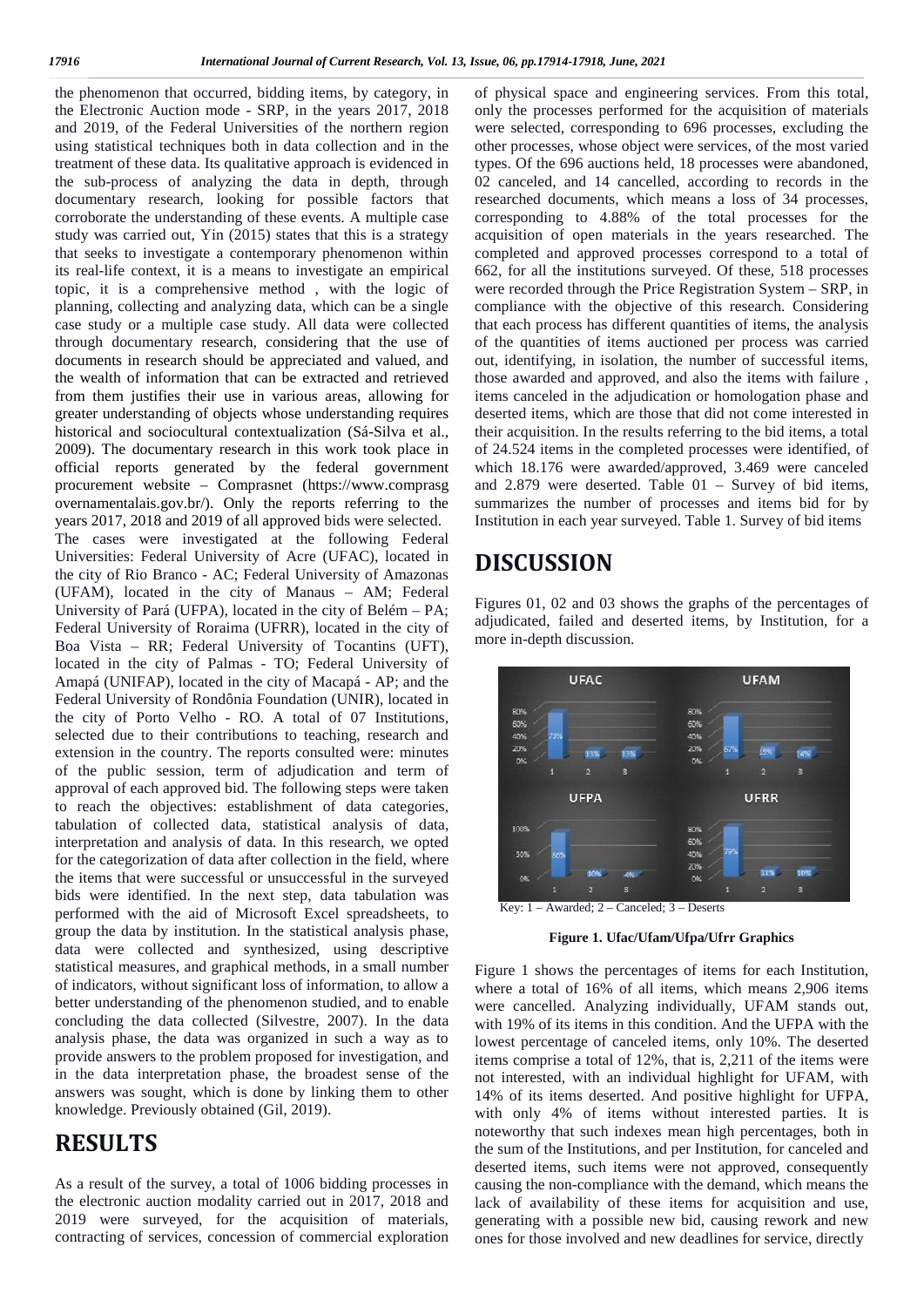| <b>IFES</b>   | Year | Processes<br>completed | total<br>items | Items awarded/approved<br>(accepted and enabled) | Items<br>canceled on acceptance/judgment | deserted<br>items |
|---------------|------|------------------------|----------------|--------------------------------------------------|------------------------------------------|-------------------|
| <b>UFAC</b>   | 2017 | 19                     | 1028           | 708                                              | 213                                      | 107               |
|               | 2018 | 18                     | 1203           | 918                                              | 108                                      | 177               |
|               | 2019 | 19                     | 1271           | 940                                              | 144                                      | 187               |
| <b>UFAM</b>   | 2017 | 81                     | 3412           | 2572                                             | 466                                      | 374               |
|               | 2018 | 74                     | 3886           | 2236                                             | 920                                      | 730               |
|               | 2019 | 73                     | 2801           | 1956                                             | 550                                      | 295               |
| <b>UFPA</b>   | 2017 | 30                     | 1306           | 1019                                             | 193                                      | 94                |
|               | 2018 | 23                     | 758            | 741                                              | 17                                       | $\boldsymbol{0}$  |
|               | 2019 | 13                     | 475            | 432                                              | 40                                       | 3                 |
| <b>UFRR</b>   | 2017 | 17                     | 832            | 655                                              | 52                                       | 125               |
|               | 2018 | 15                     | 983            | 755                                              | 167                                      | 61                |
|               | 2019 | 12                     | 558            | 464                                              | 36                                       | 58                |
| <b>UFT</b>    | 2017 | 13                     | 1192           | 1037                                             | 121                                      | 34                |
|               | 2018 | 16                     | 520            | 415                                              | 89                                       | 16                |
|               | 2019 | 8                      | 201            | 149                                              | 23                                       | 29                |
| <b>UNIFAP</b> | 2017 | 8                      | 852            | 497                                              | 93                                       | 262               |
|               | 2018 | 10                     | 228            | 205                                              | 22                                       |                   |
|               | 2019 | 6                      | 124            | 119                                              | 5                                        | $\mathbf{0}$      |
| <b>UNIR</b>   | 2017 | 18                     | 542            | 410                                              | 61                                       | 71                |
|               | 2018 | 19                     | 815            | 700                                              | 87                                       | 28                |
|               | 2019 | 26                     | 1537           | 1248                                             | 62                                       | 227               |

**Table 1. Survey of bid items**



Key: 1 – Awarded; 2 – Canceled; 3 – Deserts

#### **Figure 2. UFT/UNIFAP Graphics**

impacting the activities of the Institutions, and the efficiency of their institutional purchases. Failure to meet procurement objectives, rework and delays in procurement are elements that identify the inefficiency of these processes. The UFT and UNIFAP Institutions, together, presented a percentage of 11% of their items canceled, 353 items, and 11% of items deserted, meaning 342 items that were not interested. For a total of 22% of your items no potential supplier has been selected. For the Institutions, this means the need for a new tender, rework, new deadlines and even the non-fulfilment of their material needs, causing damage to their activities and demonstrating the inefficiency of these processes.



Key: 1 – Awarded 2 – Canceled 3 – Deserts **Figure 3. UNIR Graph**

UNIR had a total of 18% of its unsuccessful items, including canceled and deserted items, a high percentage compared to its needs, and impacts on its administrative and academic activities. The data presented reflect inefficiency in institutional purchasing processes, considering the failure to meet their demands for the acquisition of goods, which are essential for carrying out their activities, such data are worrisome considering the high number of items that were not adjudicated/approved. This article concludes that the institutions surveyed, in the years 2017, 2018 and 2019, presented a high rate of inefficiency in the bids carried out in the electronic auction modality - Price Registration System, considering large amounts of canceled and deserted items. It is noteworthy that each item not acquired in the bidding is a possible rework of all those involved in the purchasing process, for a new acquisition process, or even may mean not fully meeting the needs of these Institutions from the point of view of Management and Acquisition of materials, directly impacting their services provided to society. This article leaves as a suggestion for future works, to deepen the study of the main reasons related to canceled and failed items, seeking to understand their causes, through research in official documents generated in the bids, and, mainly, to develop organizational strategies aimed at reducing these rates of failure and greater efficiency in their purchases of materials.

**Funding:** We declare that there is no source of funding for this work.

**Conflicts of interest:** None declared.

**Key Points:** Public Purchases, electronic auction, price registration, efficiency.

The Institutions object of this study need to improve their institutional purchasing processes, seeking improvements in the internal phase, such as better planning of purchases, improving their Terms of Reference, specification of objects and estimated values, and also in the external phase of the bidding, aiming with this greater efficiency in its purchases of materials, which are fundamental to the provision of its services to society.